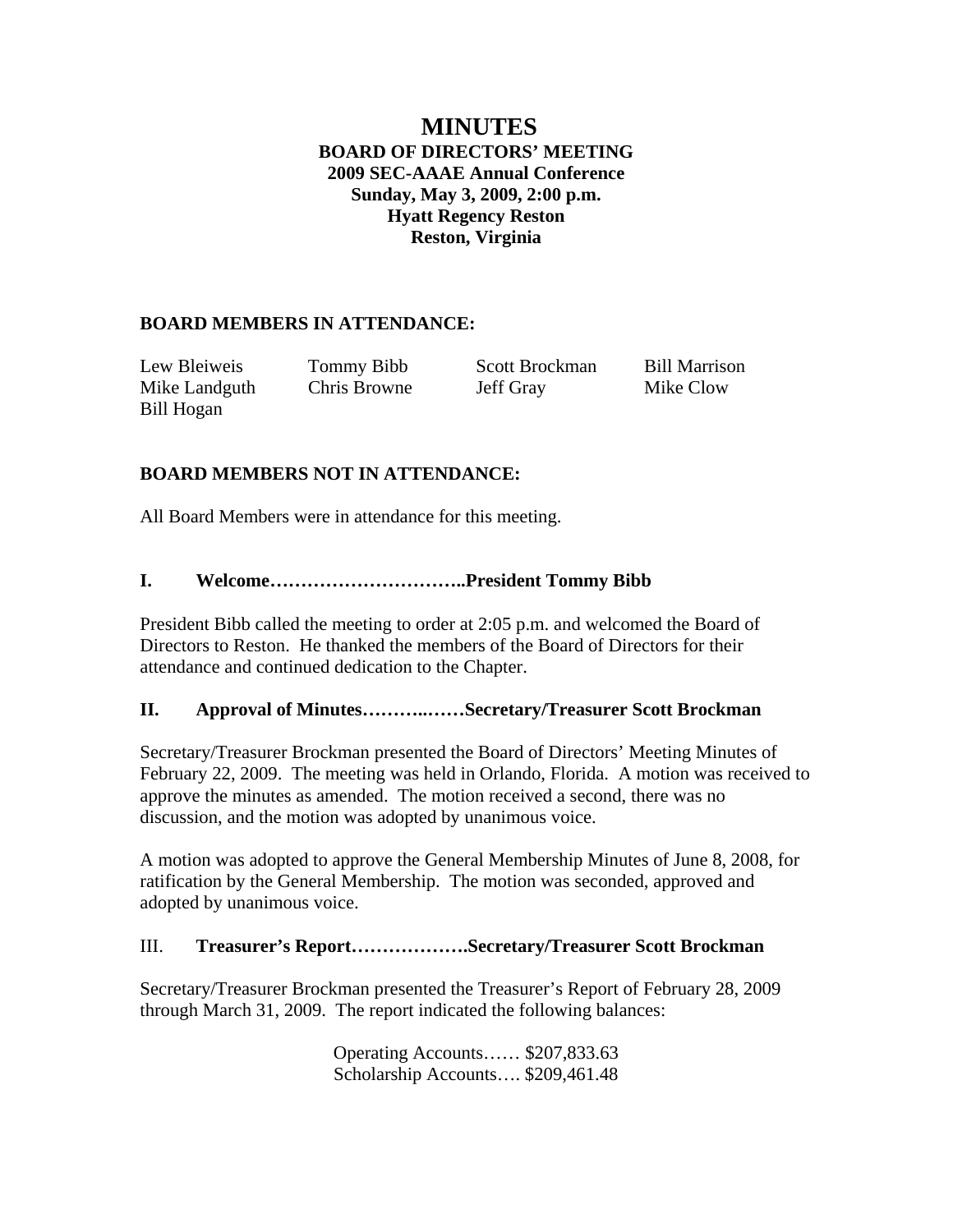A motion was received to accept the Treasurer's Report as presented. The motion received a second, there was no discussion and the motion was adopted by unanimous voice.

# IV. **COMMITTEE REPORTS**

## **Executive Secretary………………………Bob Brammer**

Mr. Brammer had nothing to report at this time.

#### **2009 Finance and Administration**

# **Conference……………………………….Judi Olmstead, Madam Co-Chairman Toney Coleman, Co-Chairman**

Ms. Olmstead reported that AAAE has presented a check to the Chapter for a little over \$18,000 for an estimated 75% split between the two organizations representing income from the Finance and Administration Conference. She noted that the remaining 25% would be forthcoming following final accounting by AAAE. Ms. Olmstead and Mr. Coleman received an ovation from the Board for their good work.

#### **2009 Annual Conference……………….Christopher Browne**

Mr. Browne welcomed the Board to Reston and he provided an overview of the 2009 SEC-AAAE Annual Conference. He noted that approximately 160 individuals were registered for the conference. He reviewed agenda items, spouse programs and entrainment events. Mr. Browne received an ovation from the Board for putting together a successful conference during difficult economic times.

## **2010 Finance and Administration**

# **Conference………………………………Bill Marrison**

Mr. Marrison noted that the Hutchinson Island Marriott, north of West Palm Beach, Fl., has been chosen as the host city for the 2010 Finance and Administration Conference. The dates are February 21-24, 2010. Planning is currently underway for the event and room rates are approximately \$159.00 per night.

#### **2010 Annual Conference……………….Scott Brockman**

Mr. Brockman provided a complete overview of the conference scheduled for April 17- 21, 2010 at the Marriott Hotel in Memphis, Tenn. The theme of the conference is "Where Music Rocks the Soul". Room rates are approximately \$165 for single/double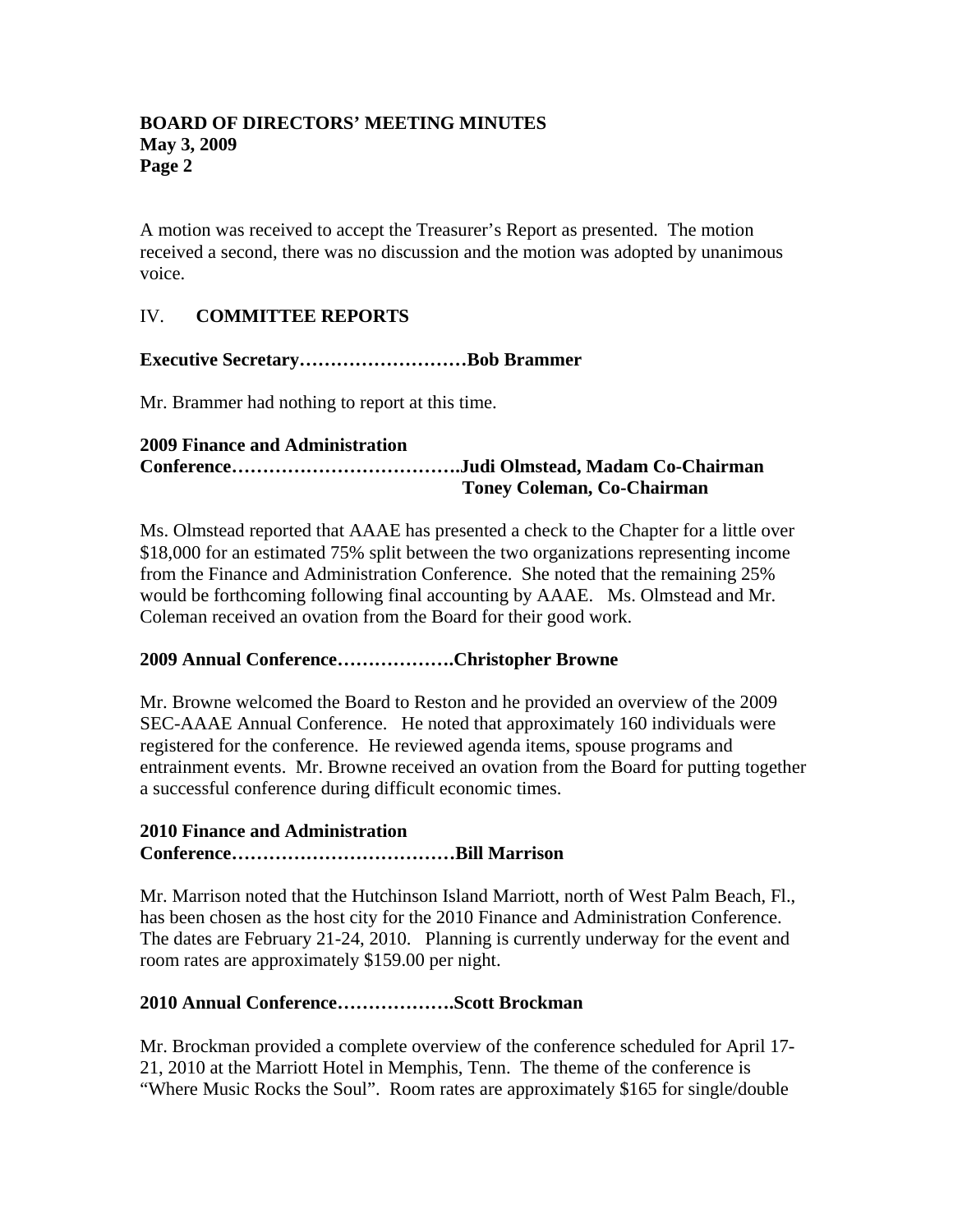occupancy. Space is available for 40 to 65 exhibitors. A complete conference package including a proposed budget has previously been delivered to the Board of Directors for their review.

#### **Professional Education Committee……Scott Brockman, Chairman**

Mr. Brockman reported that no candidates were seated for their A.A.E. oral exams at this conference. As of January 31, 2009, there are 489 executive candidates in the accreditation program, 80 are prepared for the final interview. Mr. Brockman noted that the AAAE Study Modules were being completely rewritten and may be ready in the fall of 2009. President Bibb thanked Mr. Brockman for his continued dedication and good work.

#### **Scholarship Committee…………………Jeff Gray, Chairman**

Mr. Gray noted that six scholarships were awarded this year for a total of \$9,000 and he named the winners. The *Scholarship Award Policy* will be presented to the general membership for approval at its next meeting. A general discussion ensued regarding current interest rates on investments and the difficulties the SAMA Educational Foundation, Inc. may face in the immediate future in financing scholarships.

| <b>Embry-Riddle Aeronautical University</b> |                                  |
|---------------------------------------------|----------------------------------|
|                                             | , Chairman                       |
|                                             | <b>Kim Wade, Chapter Liaison</b> |

Ms. Wade was not in attendance.

#### **Corporate Liaison Committee………….Claudia Holliway, Madam Chairman**

Ms. Holliway reported on the progress of the Committee and noted that the Corporate Committee is prepared to present its corporate awards for presentation at the Awards Luncheon on Tuesday, May 5, 2009. President Bibb expressed his appreciation for the good work the Corporate Committee has accomplished thus far this year.

### **General Aviation Committee…………...Hope Macaluso, Madam Chairman**

Ms. Macaluso was not in attendance.

#### **Membership Committee………………...Sean Tracey, Chairman**

Mr. Tracey was not in attendance. Mr. Brammer provided a current membership report.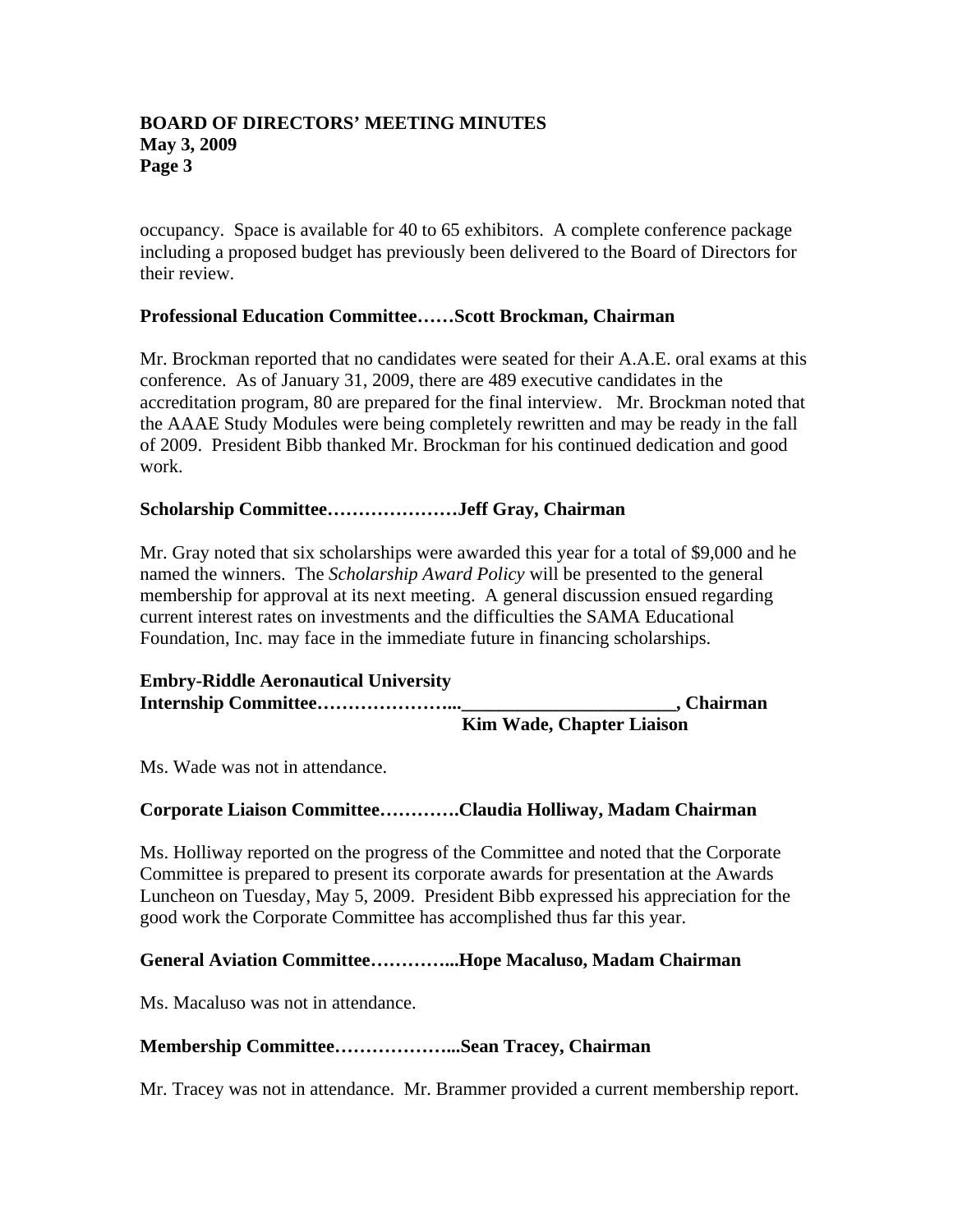#### **Transportation Security Services (TSS) Committee…………………………….....Christopher Browne, Chairman**

Mr. Browne had nothing to report at this time.

#### **Nominations Committee………………..Lew Bleiweis, Chairman**

The 2009 Nominations Committee chaired by Mr. Bleiweis and served by Ms. Kim Wade from Atlanta, Ga., and Mr. Greg Kelly from Savannah, Ga., nominated the following individuals to serve the Chapter for the year 2009-2010:

|                                                        | IMMEDIATE PAST PRESIDENTTommy Bibb, AAE, Nashville, Tenn.    |
|--------------------------------------------------------|--------------------------------------------------------------|
|                                                        |                                                              |
|                                                        | PRESIDENT ELECTScott Brockman, AAE, Memphis, Tenn            |
|                                                        | SECRETARY/TREASURERMichael Landguth, AAE, Chattanooga, Tenn. |
| BOARD MEMBER-AT-LARGEChris Browne, CM, Washington, DC  |                                                              |
|                                                        | BOARD MEMBER-AT-LARGEMichael Clow, AAE, Tallahassee, Fla.    |
| BOARD MEMBER-AT-LARGEJeff Gray, AAE, Fort Myers, Fla., |                                                              |
| BOARD MEMBER-AT-LARGEJudi Olmstead, Charleston, SC     |                                                              |
| CORPORATE REPRESENTATIVEBill Hogan, Jacksonville, Fla. |                                                              |

CHAPTER REPRESENTATIVE ON AAAE BOARD OF DIRECTORS…………………………..Tommy Bibb, AAE, Nashville, Tenn.

A motion was accepted to approve the slate of officers for ratification by the General Membership. The motion was seconded, there was no discussion and the motion was adopted by unanimous voice. It was noted that the slate of officers would be presented to the General Membership Meeting for final approval.

#### **Annual Conference Site Selection Committee……………………………….Michael Landguth**

The Annual Conference Site Selection Committee chaired by Mr. Landguth and served by Mr. Hogan, Mr. Gray and Mr. Clow, provided an overview of the site selection interviews and offered the following cities for future venues:

| 2011 SEC-AAAE ANNUAL CONFERENCE | Mobile, Ala.   |
|---------------------------------|----------------|
| 2012 SEC-AAAE ANNUAL CONFERENCE | Savannah, Ga.  |
| 2013 SEC-AAAE ANNUAL CONFERENCE | Lexington, Ky. |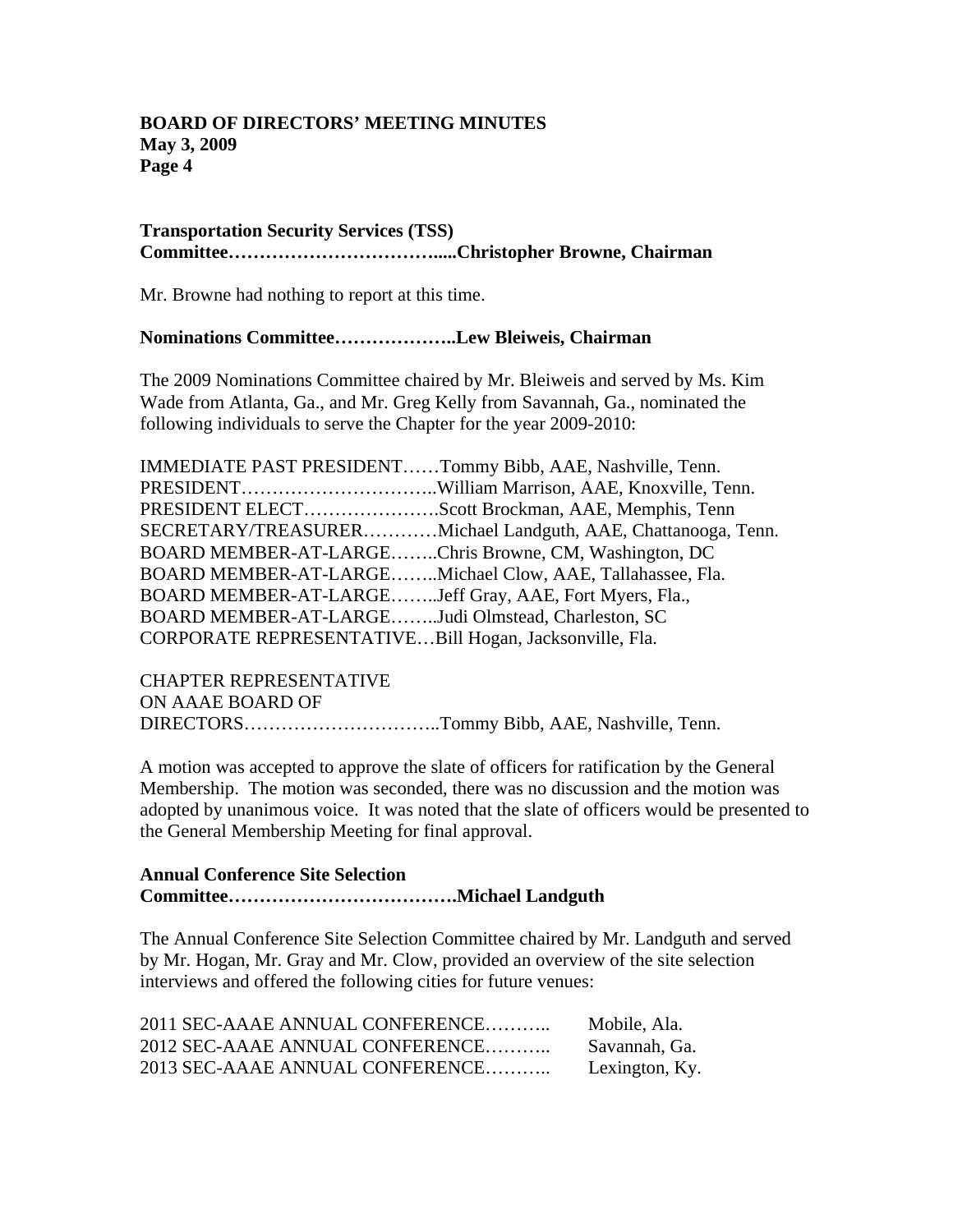A motion was received to approve the sites selected for ratification by the General Membership. The motion was seconded, there was no discussion and the motion was approved by unanimous voice. Mr. Landguth noted that the site recommendations would be presented during the course of the General Membership Meeting for final approval.

## **Resolutions………………………………Bob Brammer**

Mr. Brammer presented four resolutions of appreciation for the following individuals:

- Tommy W. Bibb, AAE, 2008-2009 SEC-AAAE President
- The Honorable H. R. Crawford, Chairman, Metro Washington Airports Authority
- Christopher U. Browne, CM, 2009 SEC-AAAE Annual Conference Chairman on behalf of the 2009 SEC-AAAE Annual Conference Committee
- David Eisenman, General Manager, Hyatt Regency Reston

A motion was received to approve the resolutions for ratification by the General Membership. The motion was seconded, there was no further discussion and the motion was adopted by unanimous voice. It was noted that the resolutions would be presented to the General Membership for final approval.

# IV. **V. OLD BUSINESS**

A general discussion ensued regarding Chapter Policies and changes recommended for the SAMA Educational Foundation Funding Cap Policy. President Bibb noted that the policies would be brought to the membership for annual ratification. A motion was presented to accept the changes noted and forward the revised and the unrevised policies to the General Membership for ratification. The motion was seconded, there was no further discussion and the motion was adopted by unanimous voice.

A general discussion ensued regarding non-AAEs serving on the Chapter's Board of Directors. Following discussion, it was determined that limiting Board service to AAEs would eliminate many energetic and talented individuals from that service and such elimination was not in the best interest of the Chapter.

# **VI. NEW BUSINESS**

President Bibb noted that he was in communication with Chapter members and others to discuss how to incorporate electronic social networking into the Chapter committee structure, how electronic social networking could benefit the Chapter, and how electronic